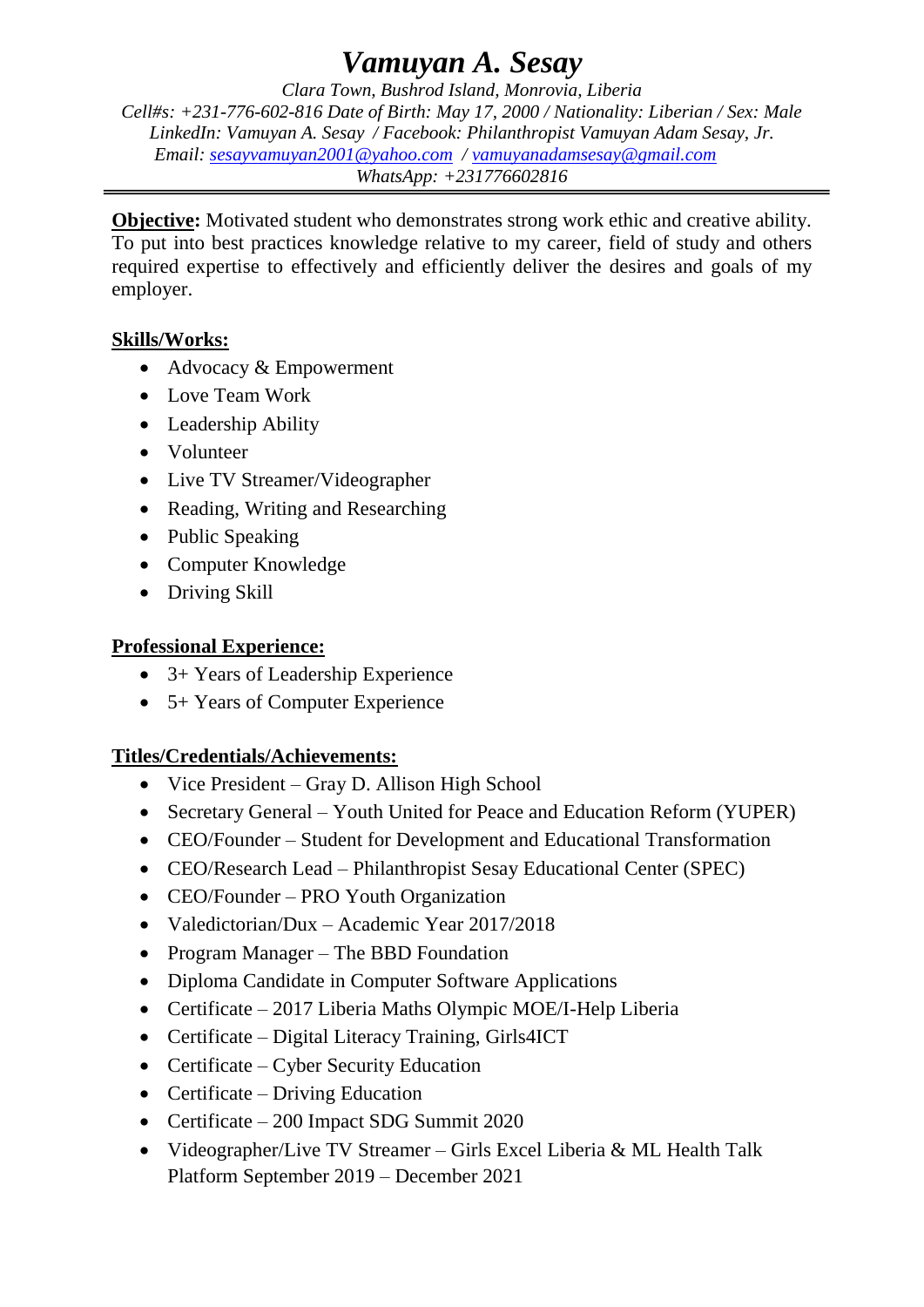#### **Working Experience**

## **April, 2021– February 2022**

| <b>Job Title</b>          |                | <b>Chief Operating Officer</b>                          |
|---------------------------|----------------|---------------------------------------------------------|
| <b>Institution/Entity</b> | $\mathbb{R}^n$ | <b>GET Solutions Liberia, Inc.</b>                      |
| Location                  |                | $1st$ Floor, Gurley Building, Mechlin & Benson Streets, |
|                           |                | Monrovia-Liberia                                        |

#### **Key Responsibilities:**

- $\checkmark$  Oversee daily operations of the company and the work executives and other staff members
- $\checkmark$  Design and implement business strategies/plans and procedures.
- $\checkmark$  Set comprehensive goals for performance and growth
- $\checkmark$  Manage relationships with partners/vendors
- $\checkmark$  Lead employees to encourage maximum performance and dedication
- $\checkmark$  Write and submit reports to the CEO in all matters of importance
- $\checkmark$  Establish policies that promote company culture and vision

# **2019 – 2021**

| Job Title          |                   | Videographer/Live TV Streamer               |
|--------------------|-------------------|---------------------------------------------|
| Institution/Entity | $\sim$ 100 $\sim$ | Mamawah Lumeh Health Talk Platform (HottFM) |
|                    |                   | 107.9mHz                                    |
| Location           |                   | Broad Street, Monrovia-Liberia              |

# **Key Responsibilities:**

- $\checkmark$  Film videos on set or on location.
- $\checkmark$  Ensure that equipment for a shoot is present and working.
- $\checkmark$  Edit footage in post-production.
- $\checkmark$  Ensuring everything is ready to go prior to shooting of live videos.
- $\checkmark$  Assist with sound and lighting, and make sure all the cords are in the right place and out of the way.
- $\checkmark$  Combine expertise with a keen eye for details to make every Event or Live Streaming Production a success.

# **2019 – 2021**

| Job Title            | <b>Volunteer Videographer/Live TV Streamer</b> |
|----------------------|------------------------------------------------|
| Institution/Entity : | Girls Excel Liberia                            |
| Location             | Clara Town, Bushrod Island, Monrovia-Liberia   |
|                      |                                                |

# **Key Responsibilities:**

- $\overline{\smile}$  Film videos on set or on location.
- $\checkmark$  Ensure that equipment for a shoot is present and working.
- $\checkmark$  Edit footage in post-production.
- $\checkmark$  Ensuring everything is ready to go prior to shooting of live videos.
- $\checkmark$  Assist with sound and lighting, and make sure all the cords are in the right place and out of the way.
- $\checkmark$  Combine expertise with a keen eye for details to make every Event or Live Streaming Production a success.

| Job Title                    |                                         | <b>Computer Operator / Analyst</b>           |
|------------------------------|-----------------------------------------|----------------------------------------------|
| <b>Institution/Entity</b>    | $\mathcal{L} = \mathcal{L} \mathcal{L}$ | <b>Two Brothers Computer Link</b>            |
| Location                     |                                         | Clara Town, Bushrod Island, Monrovia-Liberia |
| <b>Key Responsibilities:</b> |                                         |                                              |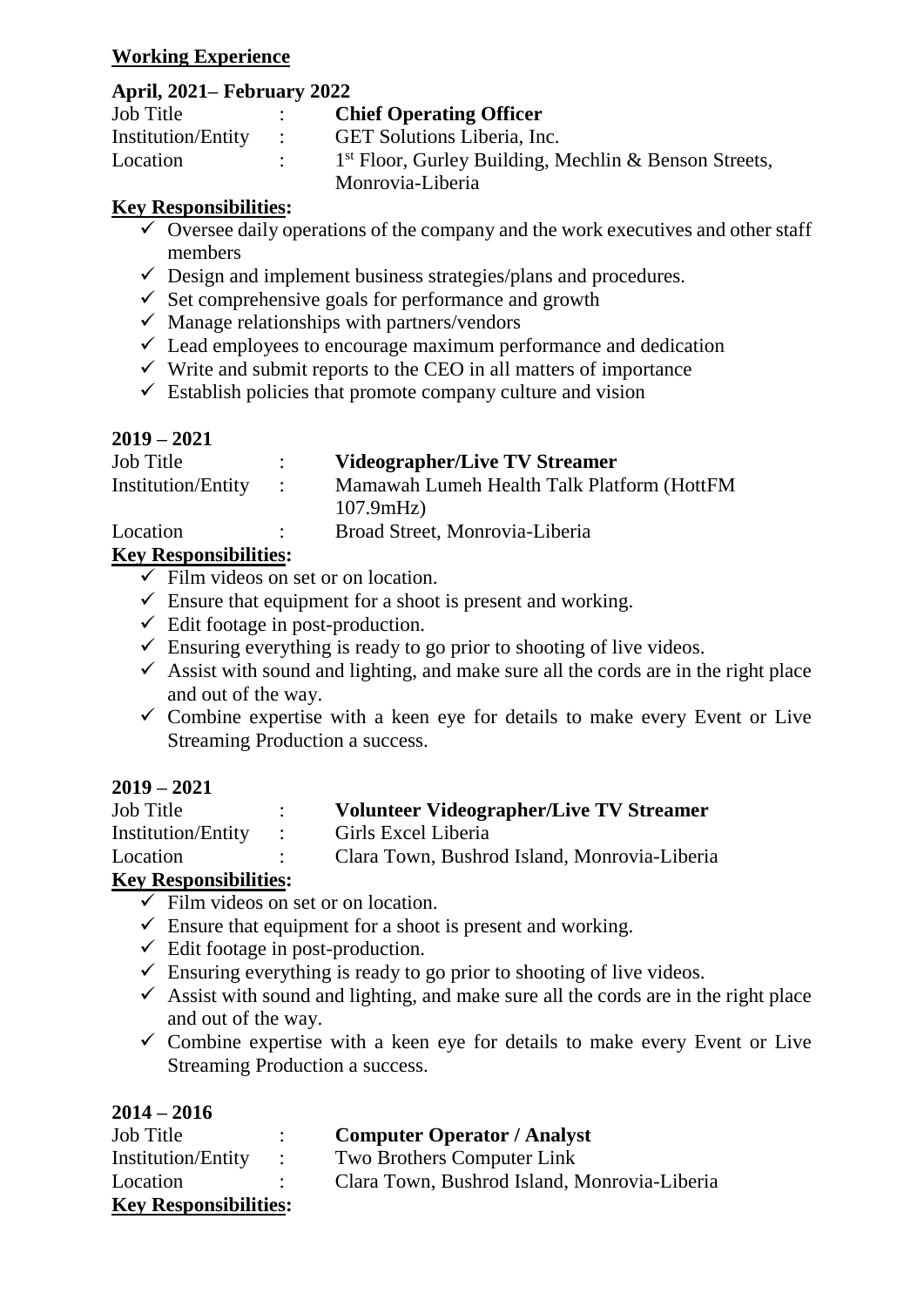- $\checkmark$  Processed all relevant documents and communications for the entity;
- $\checkmark$  Provided services such as sending  $\&$  receiving of e-mails for the entity, create e-mail addresses of all accounts for customers; among other tasks as may be required;
- $\checkmark$  Provided assistance to customers for expediency and quick access to internet services usage;

#### **2016 – 2018**

| <b>Job</b> Title             |                | <b>Desktop Publisher/Graphic Designer</b> |
|------------------------------|----------------|-------------------------------------------|
| <b>Institution/Entity</b>    | $\mathbb{R}^n$ | Nubo Computer Services                    |
| Location                     |                | Gurley Street, Monrovia-Liberia           |
| <b>Key Responsibilities:</b> |                |                                           |

- $\overline{\smash{\big)}\ }$  Diagnosed problems on computer systems, and carry out programming and installation of software for customers;
- $\checkmark$  Provide assistant to customers for quick access to desktop publishing and graphic designing;
- $\checkmark$  provided services such as designing of logos, preparation of computerized ID Cards, designing and printing of school report cards, handbooks and information sheet, among other tasks as may be required;

#### *Education*

| 2022 |                                                                                                                                 |
|------|---------------------------------------------------------------------------------------------------------------------------------|
|      | <b>Certificate</b><br>Front End Development - HTML<br>Great Learning Online Courses - https://olympus.mygreatlearning.com       |
| 2022 | <b>Certificate</b><br>Front End Development - CSS<br>Great Learning Online Courses - https://olympus.mygreatlearning.com        |
| 2021 | <b>Certificate</b><br>Principles of Occupational Health and Safety Management Systems<br>Alison Online Courses - www.alison.com |
| 2021 | <b>Diploma</b><br>Diploma in Information Technology Management<br>Alison Online Courses - www.alison.com                        |
| 2021 | <b>Certificate</b><br>Introduction to Banking<br>Alison Online Courses - www.alison.com                                         |
| 2021 | <b>Certificate</b><br>Microsoft Excel 2019 Beginners<br>Alison Online Courses - www.alison.com                                  |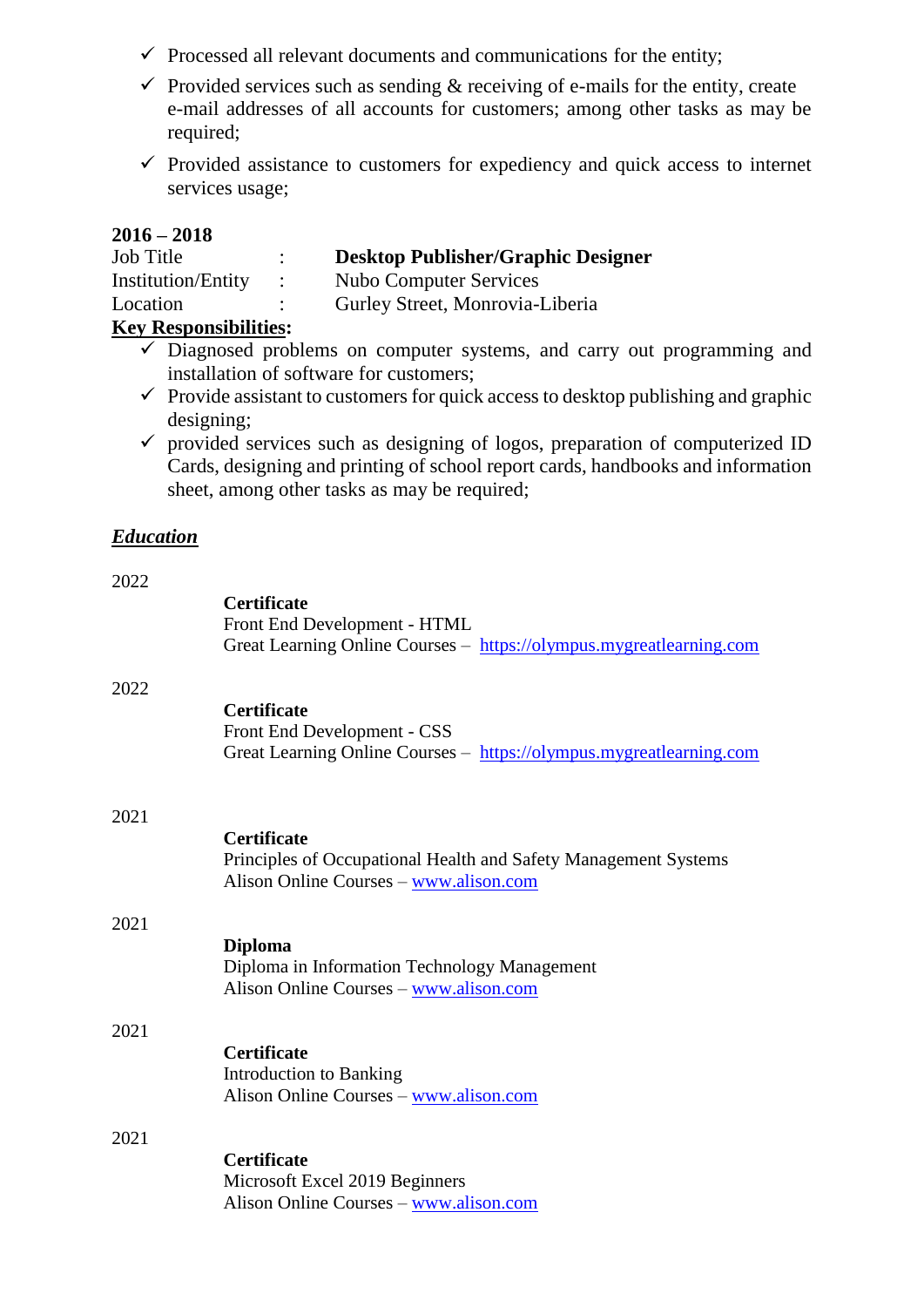| 2021          |                                                                                                                                                            |
|---------------|------------------------------------------------------------------------------------------------------------------------------------------------------------|
|               | <b>Certificate</b><br><b>Customer Service Skills</b><br>Alison Online Courses - www.alison.com                                                             |
| 2021          |                                                                                                                                                            |
|               | <b>Certificate</b><br><b>Cash Flow Management</b><br>Alison Online Courses - www.alison.com                                                                |
| 2021          |                                                                                                                                                            |
|               | <b>Certificate</b><br>Office 365 Web Apps<br>Alison Online Courses – www.alison.com                                                                        |
| 2021          |                                                                                                                                                            |
|               | <b>Certificate</b><br>Professionalism in the Office<br>Alison Online Courses - www.alison.com                                                              |
| 2021          |                                                                                                                                                            |
|               | <b>Certificate</b><br>Dynamics of Information Security Management System (ISMS)<br>Alison Online Courses - www.alison.com                                  |
| 2021          |                                                                                                                                                            |
|               | <b>Diploma</b><br><b>Computer Networking</b><br>Alison Online Courses - www.alison.com                                                                     |
| 2019          |                                                                                                                                                            |
|               | <b>Certificate</b><br><b>Manual Driving Education</b><br>Continental Driving Academy (CDA)<br>Stephen A. Tolbert Estate, Gardnersville                     |
| $2017 - 2018$ |                                                                                                                                                            |
|               | <b>High School Diploma</b><br>Gray D. Allison High School<br>BTC, UN Drive, Monrovia-Liberia                                                               |
| 2017          |                                                                                                                                                            |
|               | <b>Certificate</b><br>2017 Liberia Math Olympic<br>Ministry of Education/I-Help Liberia<br>Republic of Liberia                                             |
| 2018          |                                                                                                                                                            |
|               | <b>Diploma Candidate</b><br>Computer Software, Networking and Hardware<br>Monrovia Vocational Training Center (MVTC)<br>Somalia Drive, Paynesville-Liberia |